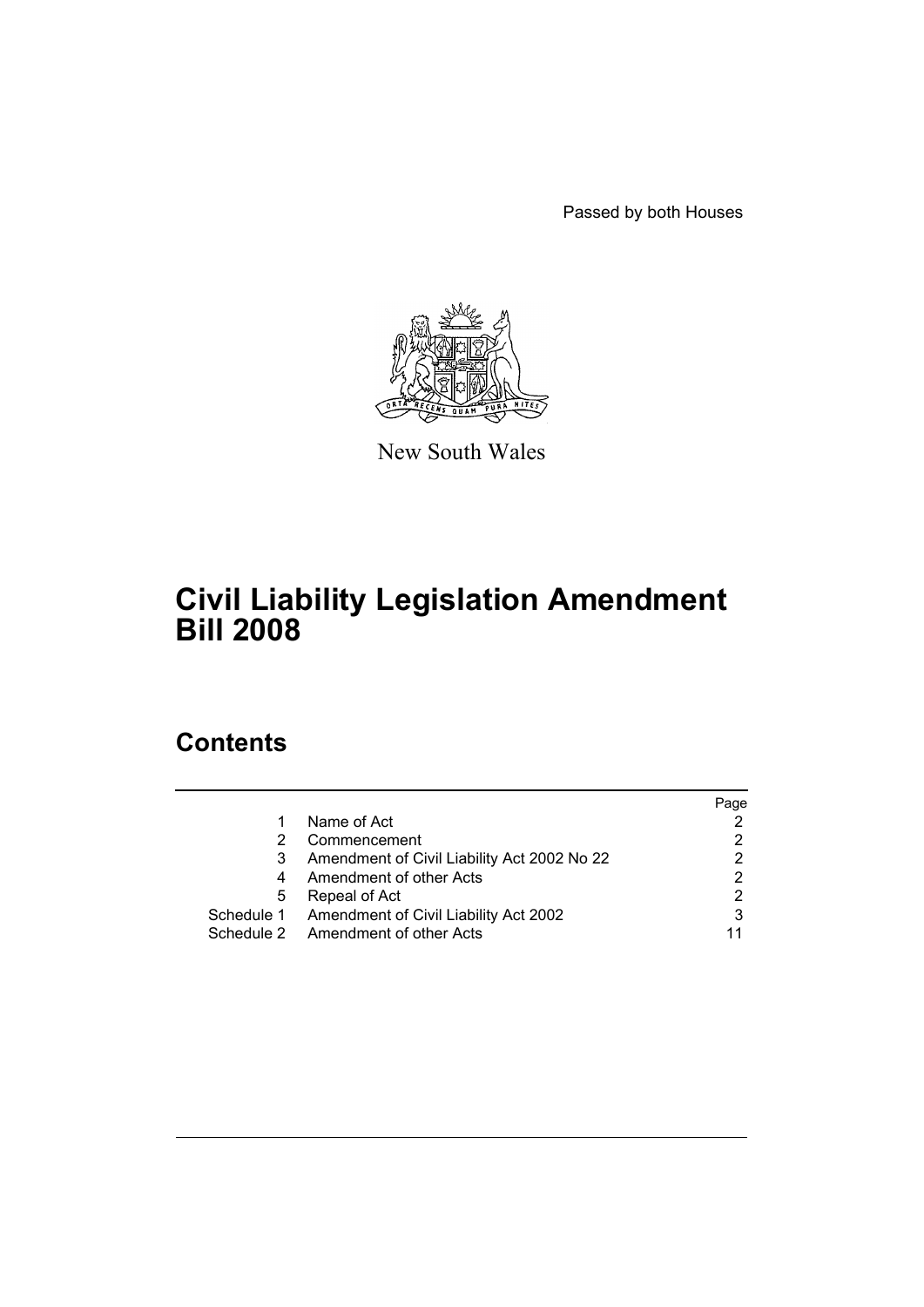*I certify that this PUBLIC BILL, which originated in the LEGISLATIVE COUNCIL, has finally passed the LEGISLATIVE COUNCIL and the LEGISLATIVE ASSEMBLY of NEW SOUTH WALES.*

*Legislative Council 2008* *Clerk of the Parliaments*



New South Wales

# **Civil Liability Legislation Amendment Bill 2008**

Act No , 2008

An Act to amend the *Civil Liability Act 2002* and other Acts to make further provision in respect of offender damages, victim claims, indexation of damages, and damages for gratuitous attendant care services.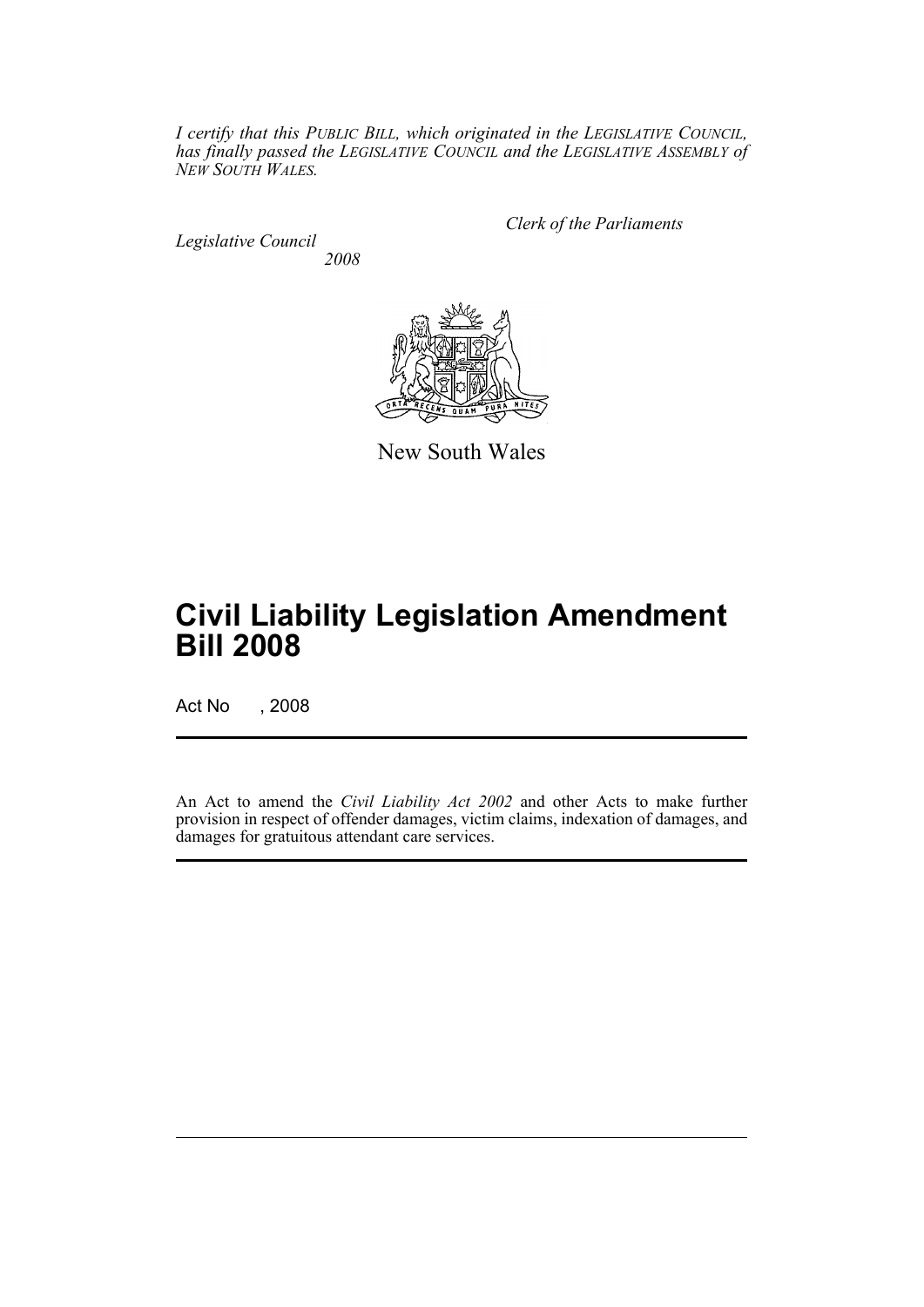## <span id="page-2-0"></span>**The Legislature of New South Wales enacts:**

## **1 Name of Act**

This Act is the *Civil Liability Legislation Amendment Act 2008*.

## <span id="page-2-1"></span>**2 Commencement**

This Act commences on a day or days to be appointed by proclamation.

## <span id="page-2-2"></span>**3 Amendment of Civil Liability Act 2002 No 22**

The *Civil Liability Act 2002* is amended as set out in Schedule 1.

## <span id="page-2-3"></span>**4 Amendment of other Acts**

The Acts specified in Schedule 2 are amended as set out in that Schedule.

## <span id="page-2-4"></span>**5 Repeal of Act**

- (1) This Act is repealed on the day following the day on which all of the provisions of this Act have commenced.
- (2) The repeal of this Act does not, because of the operation of section 30 of the *Interpretation Act 1987*, affect any amendment made by this Act.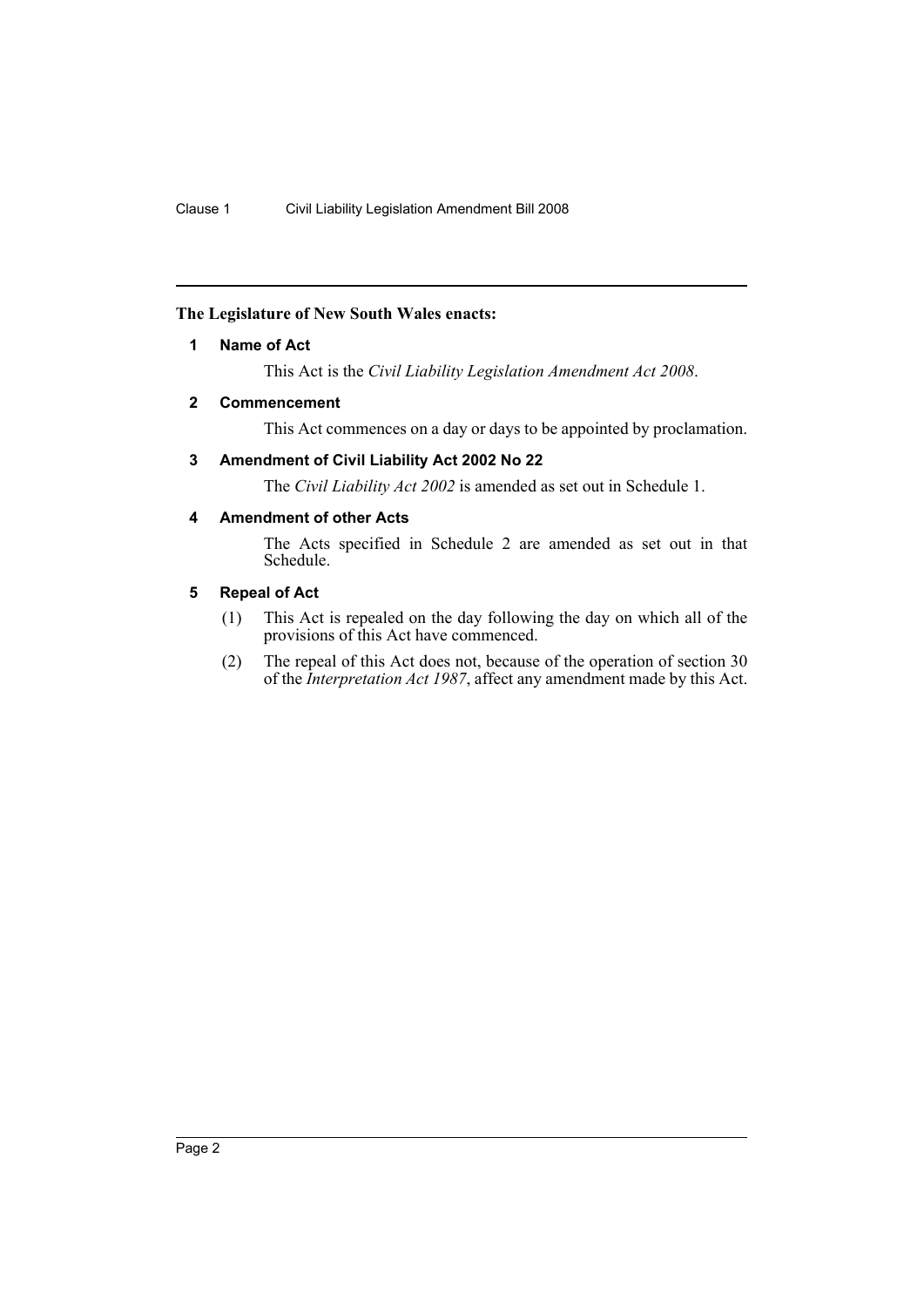Amendment of Civil Liability Act 2002 Schedule 1

# <span id="page-3-0"></span>**Schedule 1 Amendment of Civil Liability Act 2002**

(Section 3)

**[1] Section 3B Civil liability excluded from Act**

Insert at the end of section 3B (1) (a) (ii):

and

(iii) Part 2A (Special provisions for offenders in custody),

## **[2] Section 15 Damages for gratuitous attendant care services: general**

Omit section 15 (3). Insert instead:

- (3) Further, no damages may be awarded to a claimant for gratuitous attendant care services unless the services are provided (or to be provided):
	- (a) for at least 6 hours per week, and
	- (b) for a period of at least 6 consecutive months.

#### **[3] Section 16 Determination of damages for non-economic loss**

Omit "rounded to the nearest \$500" from section 16 (4).

Insert instead "rounded to the nearest \$500 (with the amounts of \$250 and \$750 being rounded up)".

#### **[4] Section 17 Indexation of maximum amount relating to non-economic loss**

Omit "rounded to the nearest \$500" from section 17 (5).

Insert instead "rounded to the nearest \$500 (with the amounts of \$250 and \$750 being rounded up)".

#### **[5] Section 26B Application of Part**

Omit "being an injury caused by the negligence (that is, the failure to exercise reasonable care and skill) of a protected defendant" from section 26B (1).

Insert instead "being an injury caused by the negligence (that is, the failure to exercise reasonable care and skill) of the protected defendant or caused by the tort (whether or not negligence) of another person for whose tort the protected defendant is vicariously liable".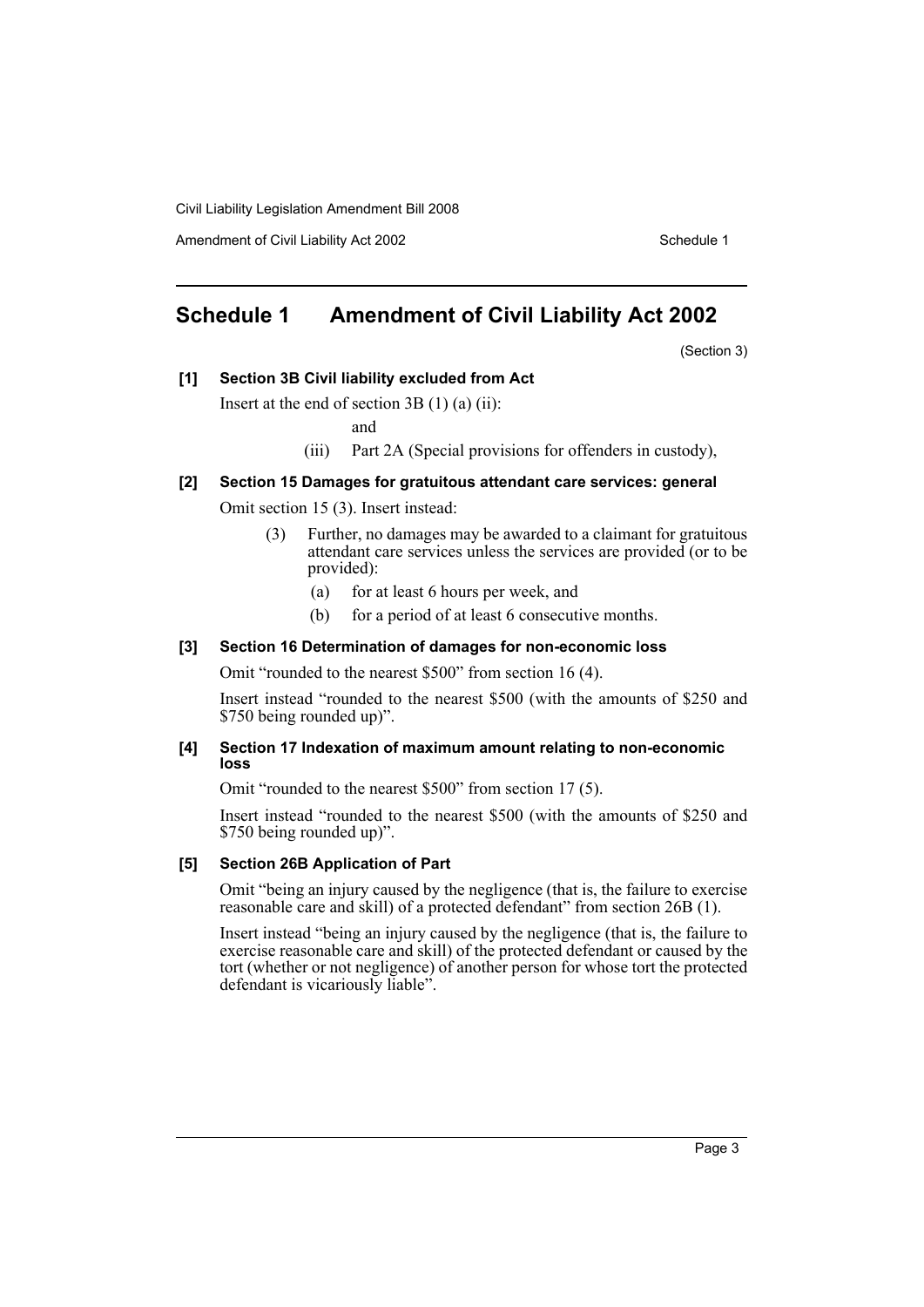Schedule 1 Amendment of Civil Liability Act 2002

#### **[6] Part 2A, Division 1A**

Insert after Division 1 of Part 2A:

## **Division 1A Duties of claimant for offender damages**

#### **26BA Protected defendant must be given notice of incident giving rise to claim**

- (1) A person (referred to in this Division as a *claimant*) who makes or is entitled to make a claim against a protected defendant for an award of personal injury damages to which this Part applies must give the protected defendant notice of the incident that gives rise to the claim within 6 months after the relevant date for the claim.
- (2) The relevant date for the claim is the date of the incident that gives rise to the claim unless the claim is made in respect of the death of a person, in which case the relevant date is the date of the person's death.
- (3) Notice of an incident must be in writing and must:
	- (a) specify the date of the incident, and
	- (b) describe the incident (in ordinary language), and
	- (c) state that the incident may give rise to a claim against the protected defendant.
- (4) Notice given to an officer or employee of a protected defendant is taken to have been given to the protected defendant.
- (5) Time does not run for the purposes of this section while the claimant is a vulnerable offender under section 26BC.

#### **26BB Claimant must comply with requests for information**

- (1) A claimant must comply with any reasonable request by the protected defendant to furnish specified information, or to produce specified documents or records, for the purpose of providing the protected defendant with sufficient information:
	- (a) to be satisfied as to the validity of the claim and, in particular, to assess whether the claim or any part of the claim may be fraudulent, and
	- (b) to be able to make an early assessment of liability, and
	- (c) to be able to make an informed offer of settlement.
- (2) The reasonableness of a request under this section may be assessed having regard to criteria including the following: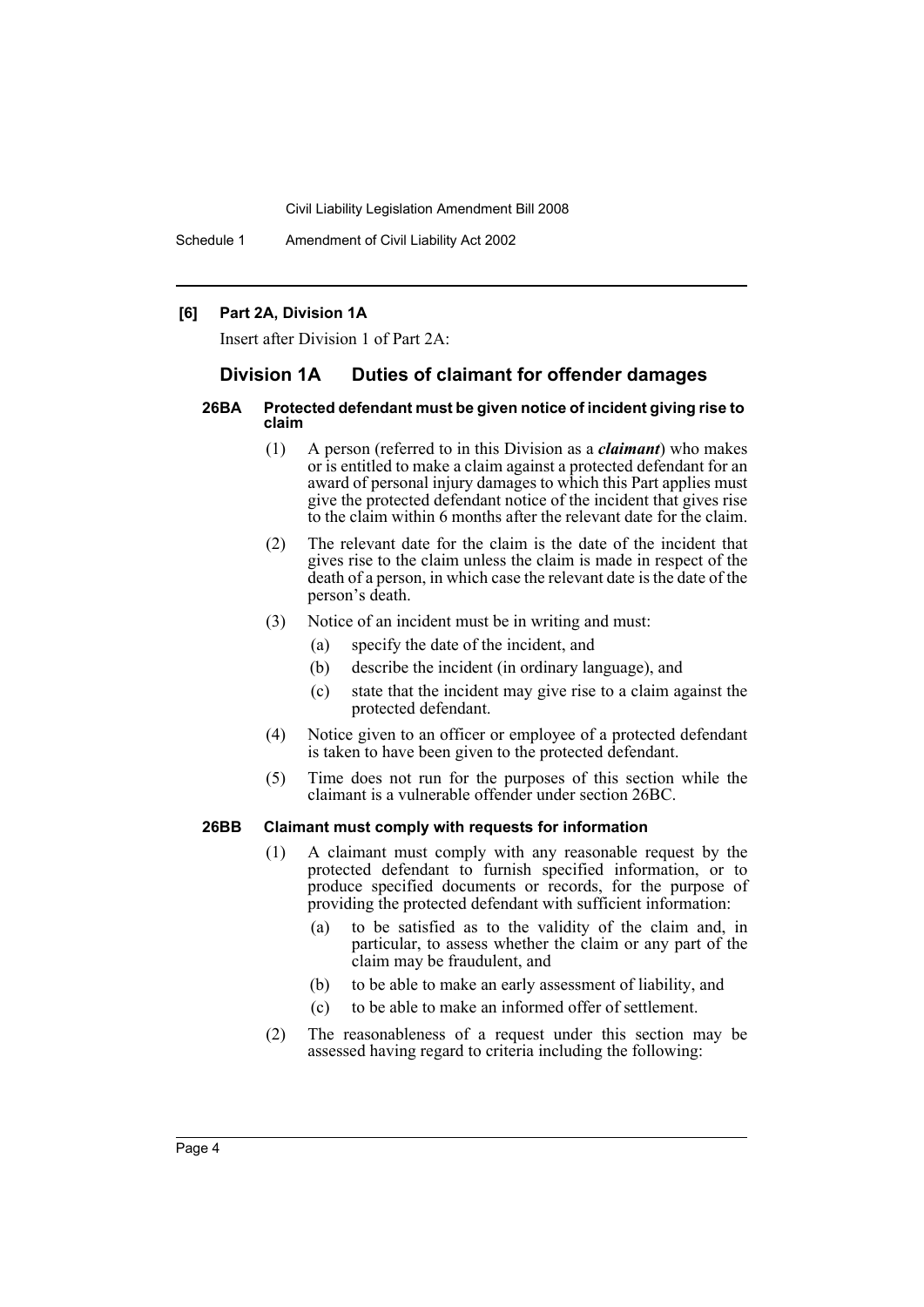Amendment of Civil Liability Act 2002 Schedule 1

- (a) the amount of time the claimant needs to comply with the request,
- (b) whether the information sought is cogent and relevant to a determination of liability or quantum of loss, having regard to the nature of the claim,
- (c) the amount of information that has already been supplied to or is available to the protected defendant to enable liability and quantum of loss to be assessed and an offer of settlement made,
- (d) how onerous it will be for the claimant to comply with the request,
- (e) whether the information is privileged,
- (f) whether the information sought is sufficiently specified,
- (g) the time of the request and whether the claimant will be delayed in commencing proceedings by complying with the request.
- (3) A claimant is not required to comply with a requirement under this section while the claimant is a vulnerable offender under section 26BC.
- (4) The duty under this section applies only until court proceedings are commenced.

## **26BC Vulnerable offenders**

- (1) An offender in custody is considered to be a vulnerable offender for the purposes of this Division if:
	- (a) the offender has a reasonable apprehension that the offender's safety will be put at risk if the offender gives notice as required by section 26BA or complies with a request of the protected defendant under section 26BB, and
	- (b) the offender has (as a result of that reasonable apprehension) applied to be placed in protective custody or transferred to another correctional facility.
- (2) The offender ceases to be a vulnerable offender when any of the following happens:
	- (a) the offender is transferred to another correctional facility or placed in protective custody in response to the offender's application,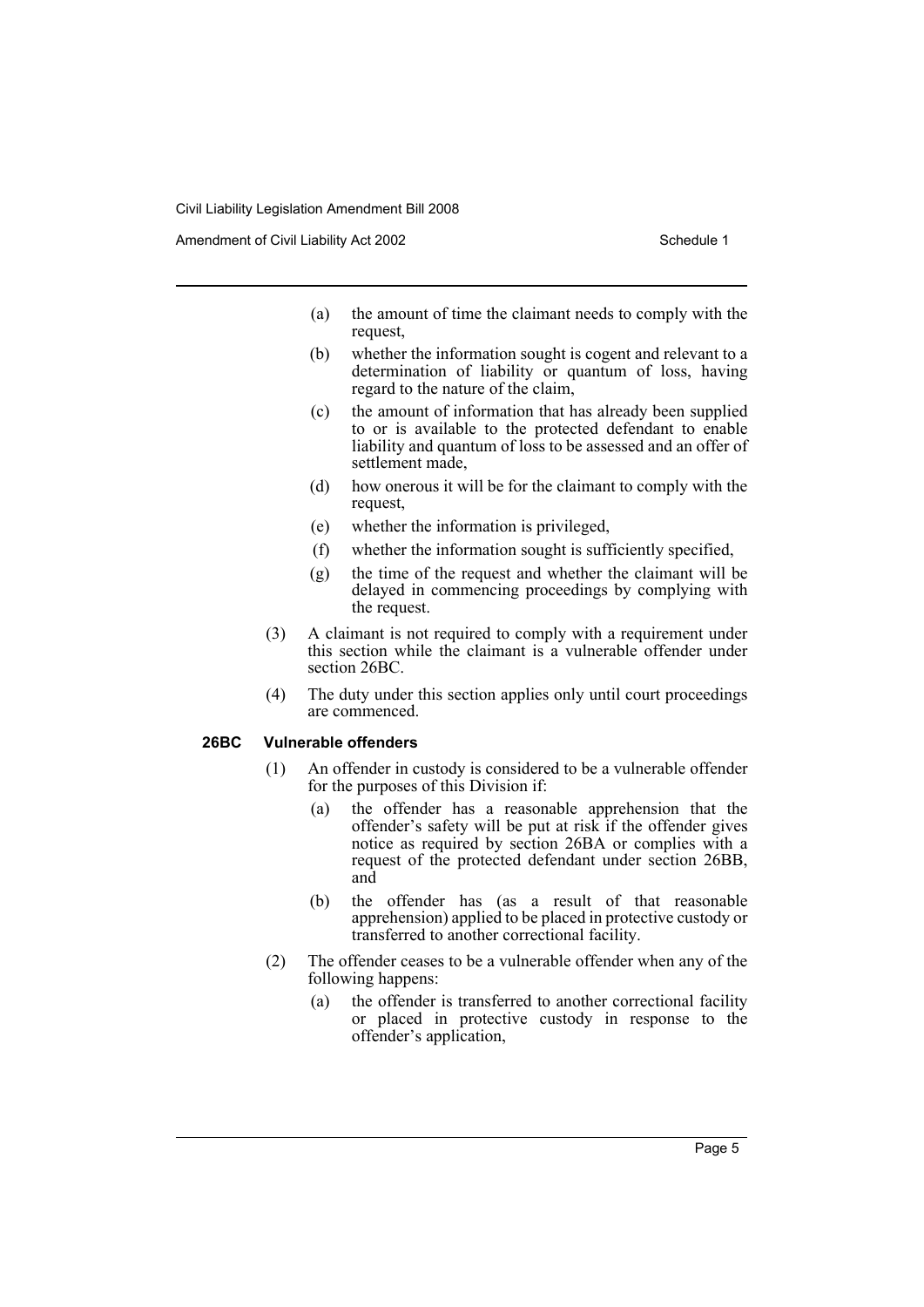- (b) the offender declines an offer to be transferred to another correctional facility or be placed in protective custody in response to the offender's application,
- (c) the offender's application is rejected on the ground that the offender has failed to establish that the application is made on reasonable grounds.

#### **26BD Dismissal of court proceedings for failure to give notice or co-operate on claim**

- (1) A protected defendant against whom court proceedings for an award of damages to which this Part applies are commenced may apply to the court to have the proceedings dismissed on the grounds of a failure to comply with section 26BA or 26BB in connection with the claim concerned.
- (2) An application under this section cannot be made more than 2 months after the statement of claim is served on the protected defendant.
- (3) On an application under this section, the court must dismiss the proceedings unless the court is satisfied that:
	- (a) section 26BA has been complied with in respect of the claim or the claimant has a full and satisfactory explanation for non-compliance with that section and the required notice of the incident was given to the protected defendant within a reasonable period in the circumstances, and
	- (b) the claimant has complied with section 26BB in respect of the claim or has a reasonable excuse for any non-compliance with that section.

#### **[7] Section 26L Offender damages to be held in trust as victim trust fund**

Omit section 26L (1) and (2). Insert instead:

- (1) The protected defendant liable to pay offender damages awarded to an offender is to pay those damages to the Public Trustee to be held in trust for the offender and paid out only as authorised by this Division.
- (2) Offender damages held in trust for an offender under this Division comprise a *victim trust fund* for victims of the offender. The protected defendant liable to pay those damages is *responsible* for the fund.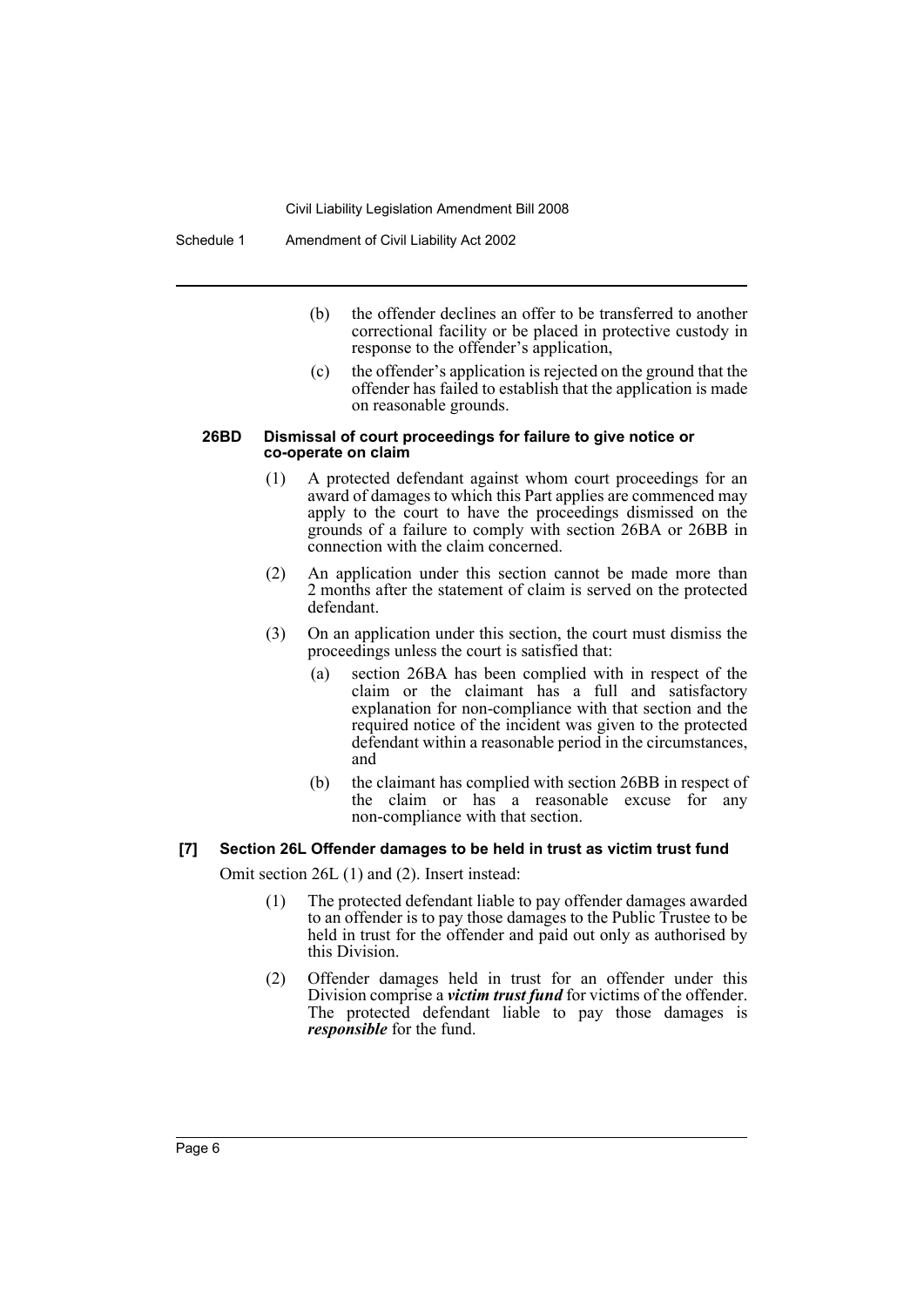Amendment of Civil Liability Act 2002 Schedule 1

## **[8] Section 26L (6)**

Insert after section 26L (5):

- (6) While offender damages are held in a victim trust fund, the liability of a protected defendant to pay those damages is suspended.
- **[9] Section 26M Victim trust fund available to satisfy eligible victim claims**

Omit "6 months" from section 26M (3). Insert instead "12 months".

## **[10] Section 26N Notice to persons entitled to make victim claim**

Omit ", within 28 days after the award date for the damages concerned," from section  $26N(1)$ .

## **[11] Section 26N (1)**

Omit "official records". Insert instead "information".

## **[12] Section 26N (1A)**

Insert after section 26N (1):

(1A) The notice must be sent as far as practicable within 28 days after the award date for the damages concerned (but this subsection does not prevent the notice from being sent more than 28 days after the award).

## **[13] Section 26N (2)**

Omit "shown in official records".

Insert instead "disclosed by any information".

## **[14] Section 26N (5)**

Insert after section 26N (4):

- (5) The Commissioner of Police is authorised to provide a protected defendant with any information in the Commissioner's possession that the protected defendant may reasonably require for:
	- (a) identifying and contacting persons who may have a victim claim against the offender, or
	- (b) determining whether a person appears to have a victim claim against the offender.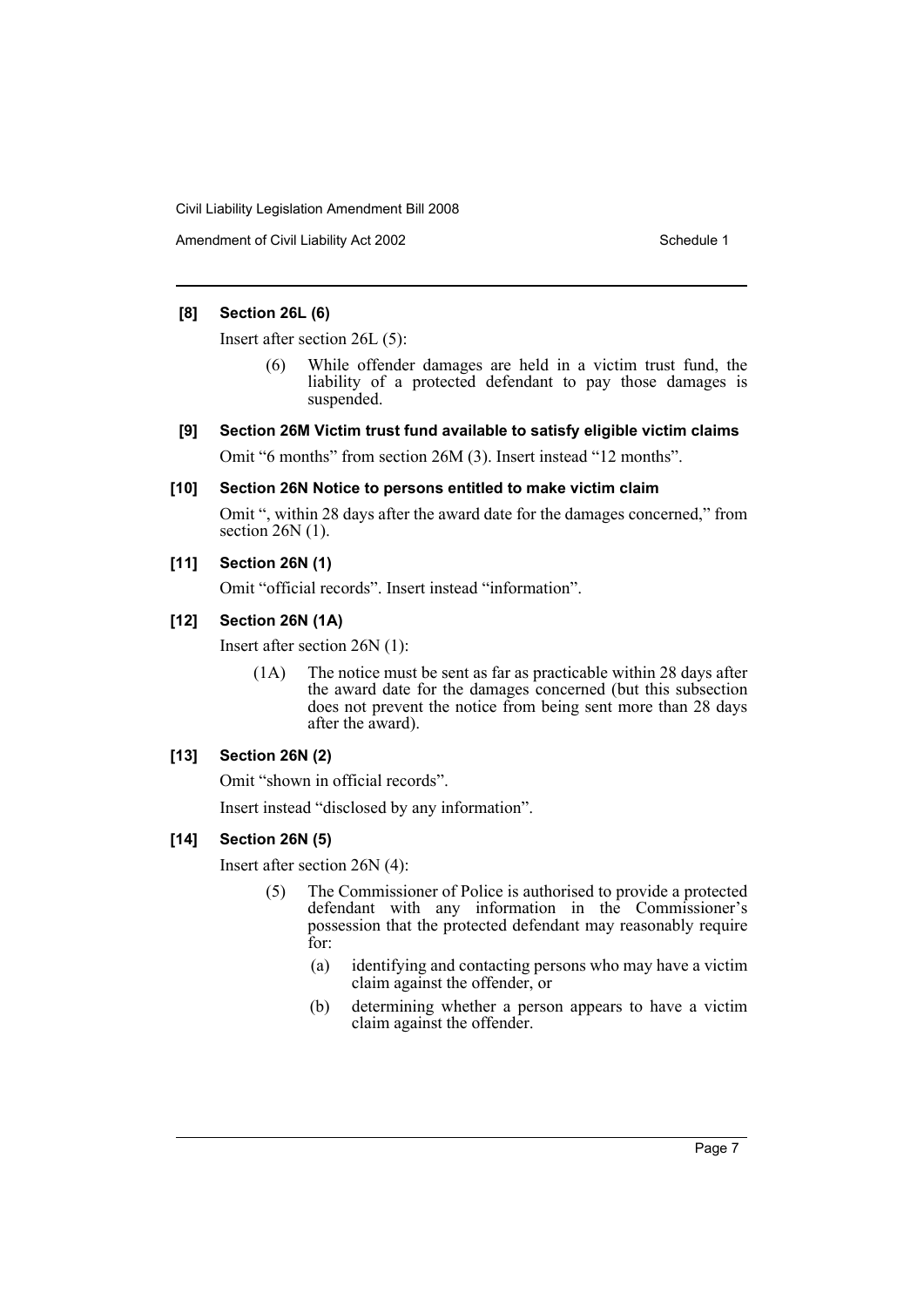Schedule 1 Amendment of Civil Liability Act 2002

#### **[15] Section 26Q Orders for payment of damages out of money held in trust for victims of offender**

Omit section 26Q (5). Insert instead:

- (5) The payment of an amount out of a victim trust fund in accordance with an order of a court under this section is taken to be a payment made at the direction of the offender and operates as a discharge, to the extent of the payment, of:
	- (a) the liability of the protected defendant to pay the amount to the offender concerned as offender damages, and
	- (b) the obligation of the Public Trustee to hold the amount in trust for the offender concerned.

#### **[16] Section 26R Payment to offender of trust fund surplus**

Omit section 26R (3). Insert instead:

(3) If a protected defendant responsible for a victim trust fund determines and certifies to the Public Trustee that there is a surplus in the fund, the Public Trustee must pay the certified surplus to or at the direction of the offender concerned.

## **[17] Section 26S Functions of the Public Trustee**

Omit section 26S (1).

#### **[18] Section 26S (2)**

Omit "this section". Insert instead "this Division".

#### **[19] Section 26S (3) and (4)**

Omit the subsections.

## **[20] Section 26S (5) and (6)**

Omit the subsections. Insert instead:

- (5) The fees and expenses payable to the Public Trustee in connection with the exercise of functions by the Public Trustee under this Division are payable out of the victim trust fund in connection with which those functions are exercised.
- (6) The certificate of the Public Trustee as to the fees and expenses payable to the Public Trustee in connection with the exercise of functions by the Public Trustee under this Division is sufficient authority for the payment of the relevant amounts out of the victim trust fund concerned.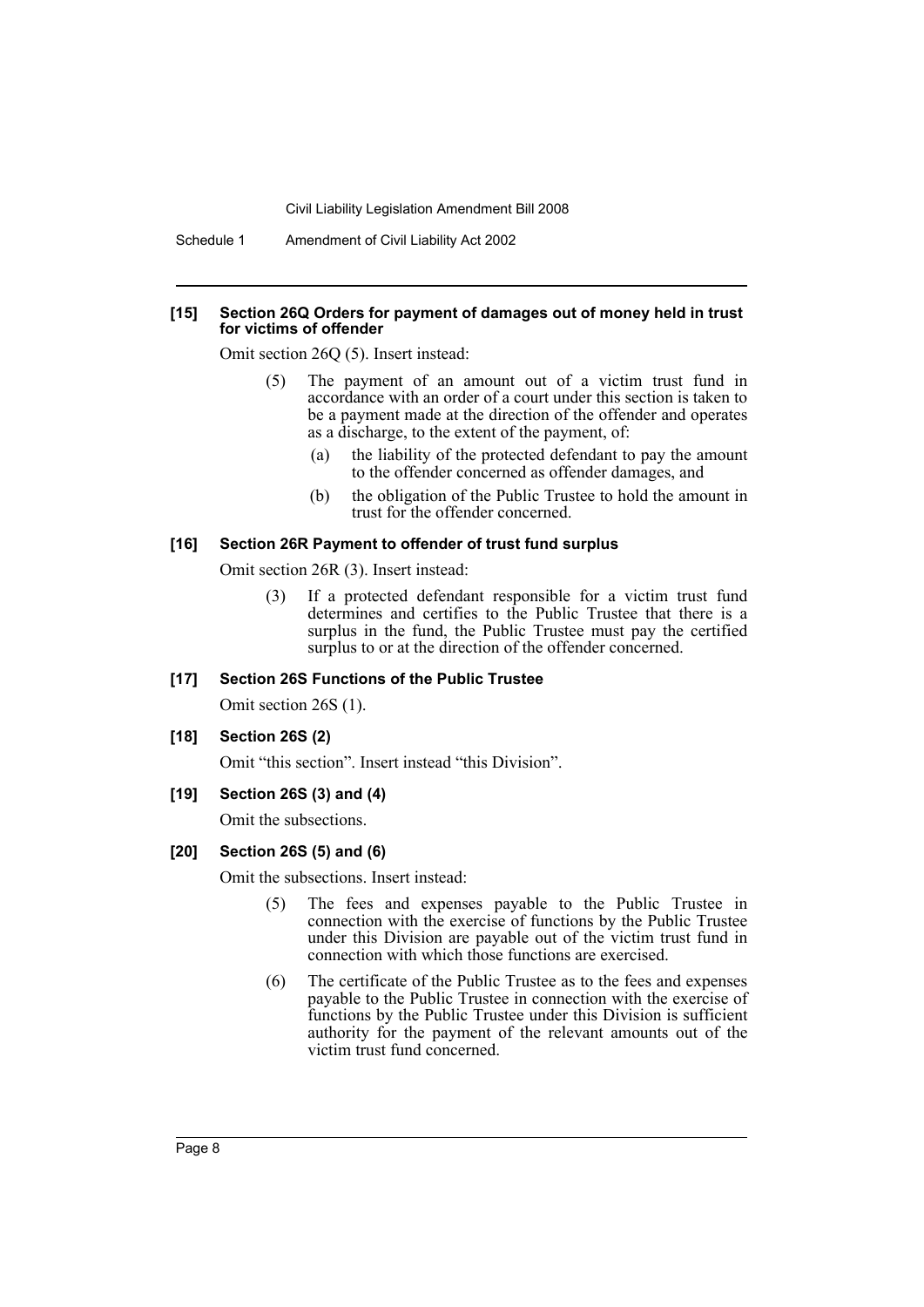Amendment of Civil Liability Act 2002 Schedule 1

## **[21] Section 26V Protection from liability**

Omit "on behalf of a protected defendant" from section 26V (2).

## **[22] Schedule 1 Savings and transitional provisions**

Insert at the end of clause 1 (1):

*Civil Liability Legislation Amendment Act 2008*

## **[23] Schedule 1, Part 11**

Insert after Part 10 of Schedule 1:

## **Part 11 Provisions consequent on enactment of Civil Liability Legislation Amendment Act 2008**

## **31 Definition**

#### In this Part:

*2008 amending Act* means the *Civil Liability Legislation Amendment Act 2008*.

## **32 Restrictions on damages for gratuitous attendant care services**

An amendment made to section 15 by the 2008 amending Act extends to civil liability arising, and to proceedings commenced, before the commencement of the amendment but does not apply to any proceedings determined before that commencement.

#### **33 Indexation of non-economic loss damages**

The amendments made by the 2008 amending Act to sections 16 and 17 are taken to have had effect on and from the commencement of those sections.

#### **34 Vicarious liability of protected defendant**

The amendment made by the 2008 amending Act to section 26B extends to civil liability arising, and any award of damages in respect of such civil liability made, before the commencement of the amendment, but not so as to affect any final determination of legal proceedings made by a court or tribunal before the commencement of the amendment.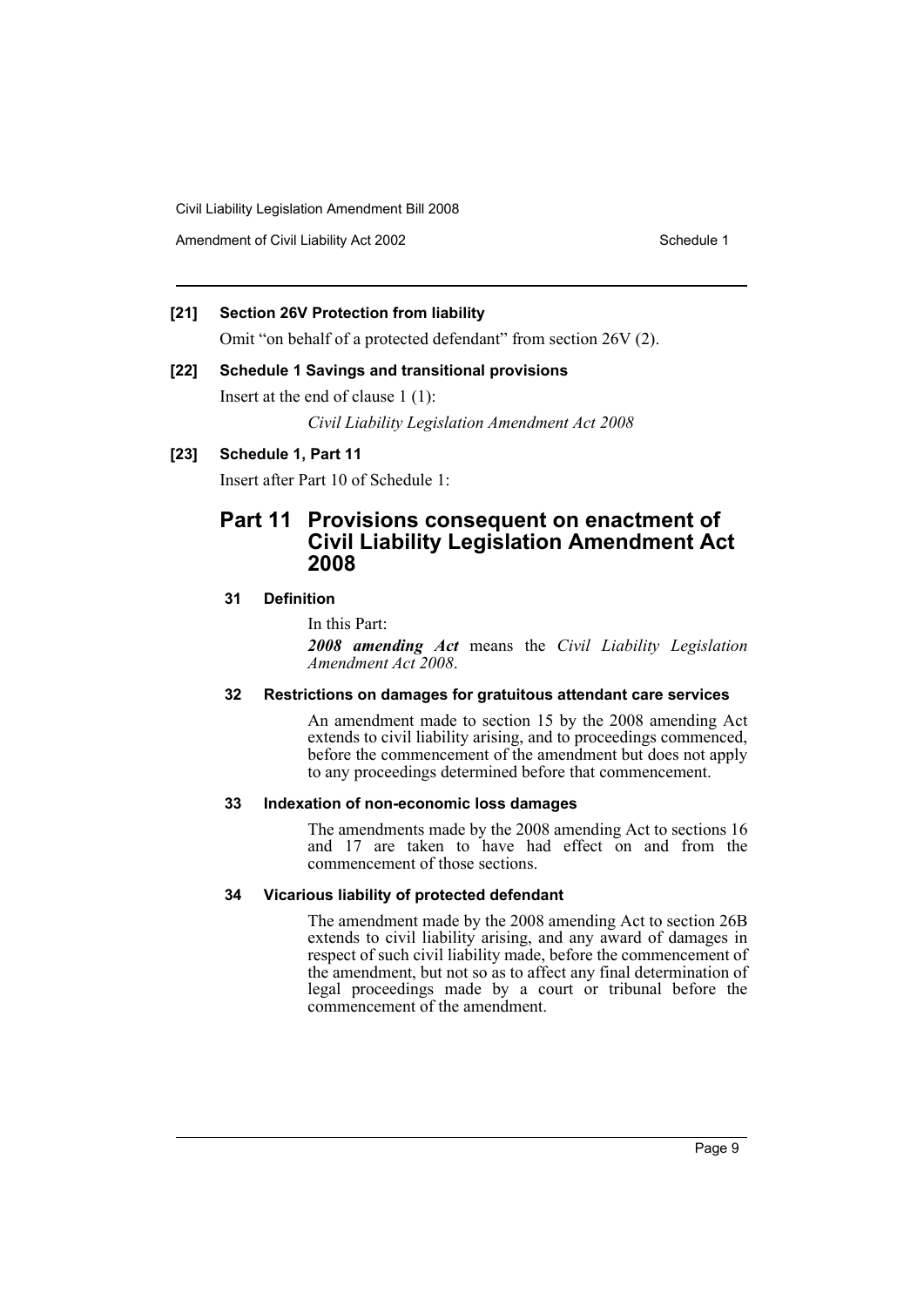Schedule 1 Amendment of Civil Liability Act 2002

#### **35 Duties of claimant for offender damages**

Division 1A of Part 2A does not apply in relation to an award of damages if the incident giving rise to the claim occurred before the commencement of that Division.

#### **36 Operation of Part 2A in respect of intentional torts**

The amendment made by the 2008 amending Act to section 3B extends to civil liability arising, and any award of damages in respect of such civil liability made, before the commencement of the amendment, but not so as to affect any final determination of legal proceedings made by a court or tribunal before the commencement of the amendment.

#### **37 Eligibility period for victim claims**

The amendment made by the 2008 amending Act to section 26M extends to an eligibility period under that section that had commenced to run, but that had not expired, before the commencement of the amendment.

#### **38 Notification of persons entitled to make victim claim**

An amendment made by the 2008 amending Act to section 26N extends to a victim claim that arose before the commencement of the amendment.

#### **39 Offender damages held on trust by Public Trustee**

- (1) An amendment made by the 2008 amending Act to section 26L, 26Q, 26R or 26S extends to a victim claim that arose before the commencement of the amendment.
- (2) Offender damages held on trust by a protected defendant under section 26L immediately before the commencement of the amendments to that section by the 2008 amending Act are, on and from that commencement, taken to be held on trust under that section by the Public Trustee.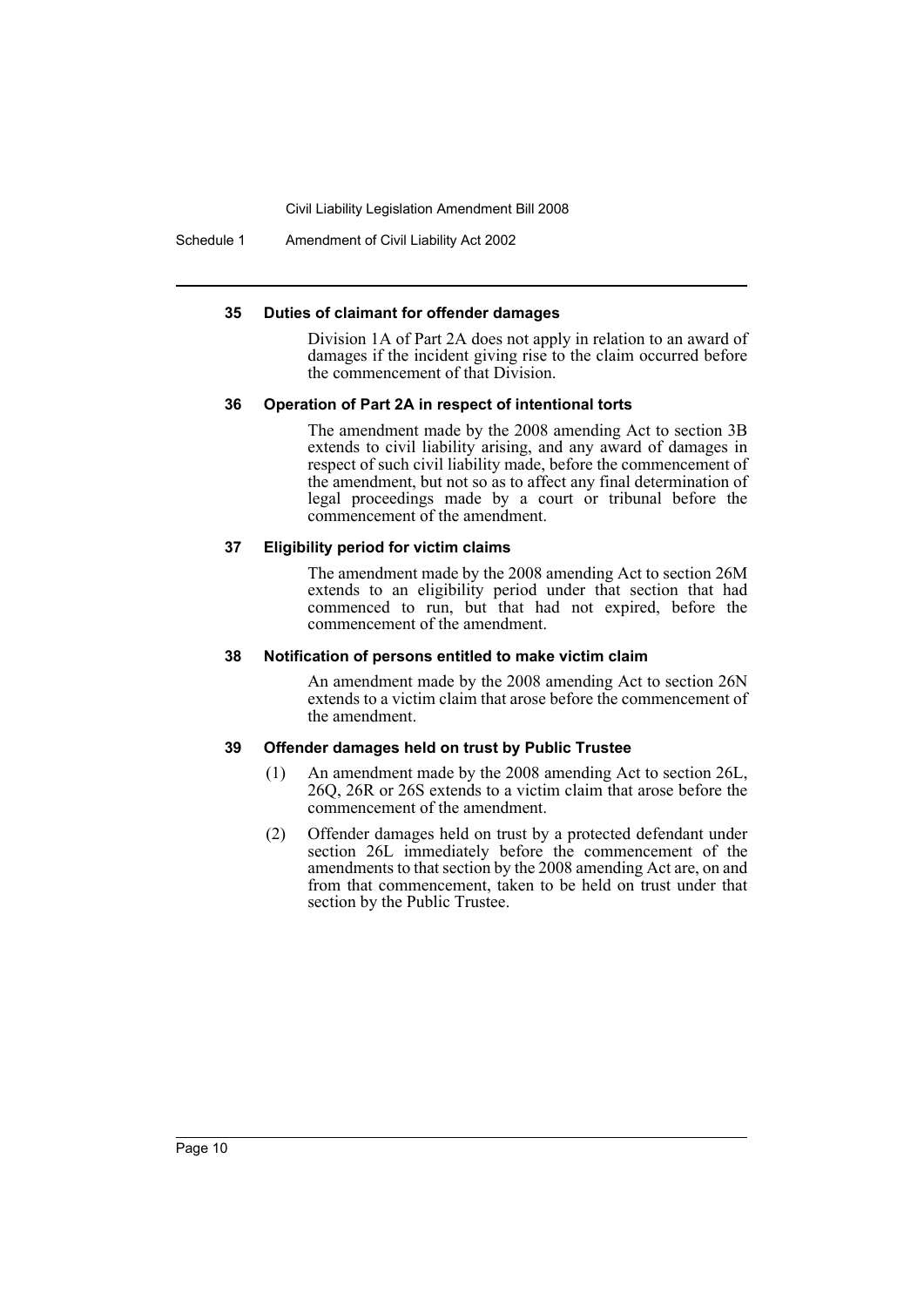Amendment of other Acts **Schedule 2** and the 2 and the 2 and 2 and 2 and 2 and 2 and 2 and 2 and 2 and 2 and 2 and 2 and 2 and 2 and 2 and 2 and 2 and 2 and 2 and 2 and 2 and 2 and 2 and 2 and 2 and 2 and 2 and 2 and 2 and

# <span id="page-11-0"></span>**Schedule 2 Amendment of other Acts**

(Section 4)

## **2.1 Motor Accidents Act 1988 No 102**

**[1] Section 72 Maximum amount of damages for provision of certain home care services**

Omit section 72 (2). Insert instead:

- (2) Further, no compensation is to be awarded unless the services are provided (or to be provided):
	- (a) for at least 6 hours per week, and
	- (b) for a period of at least 6 consecutive months.

## **[2] Schedule 4 Savings, transitional and other provisions**

Insert at the end of clause 1 (1):

*Civil Liability Legislation Amendment Act 2008*

## **[3] Schedule 4, Part 13**

Insert after Part 12 of Schedule 4:

## **Part 13 Provision arising from the enactment of the Civil Liability Legislation Amendment Act 2008**

## **36 Restrictions on compensation for home care services**

An amendment made to this Act by the *Civil Liability Legislation Amendment Act 2008* extends to liability arising, and to proceedings commenced, before the commencement of the amendment but does not apply to any proceedings determined before that commencement.

## **2.2 Motor Accidents Compensation Act 1999 No 41**

#### **[1] Section 128 Damages for economic loss—maximum amount for provision of certain attendant care services**

Omit section 128 (3). Insert instead:

- (3) Further, no compensation is to be awarded unless the services are provided (or to be provided):
	- (a) for at least 6 hours per week, and